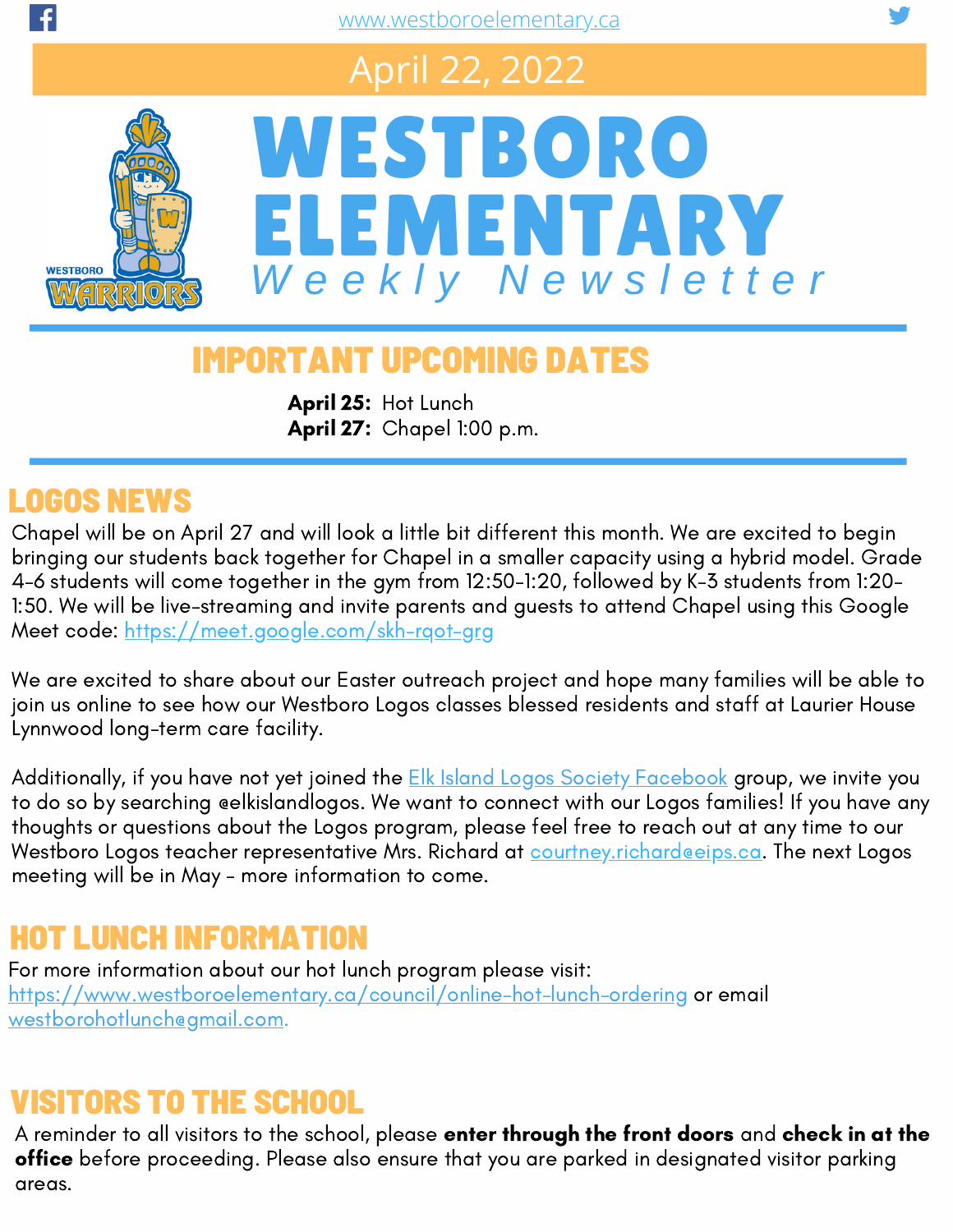## SHINING STARS

Congratulations to all of our shining stars at Westboro! When a student receives a positive referral they get to put their name on the bulletin board outside the office. We are so proud to see so many names up on the Shining Stars board! Way to go Westboro Warriors!



#### GET READY FOR KINDERGARTEN

Do you have a child registered in kindergarten next year? If so, make sure to attend Westboro Elementary's upcoming Kindergarten Information Night on Tuesday, May 3 at 6:30 p.m.

You'll get to:

- · tour the school;
- · meet the teacher;
- · gain insight on play-based learning; and
- · see what a typical day looks like.

To make the transition to school as smooth as possible, Elk Island Public Schools has put together a toolkit for families. The kit includes information about registration, important dates, programming options, what to expect, eligibility, finding your designated school, transportation and more. Find it at: Welcome to EIPS [Kindergarten.](https://www.eips.ca/programs-services/early-learning/kindergarten)

Additional information about Westboro Elementary's kindergarten program is available on the school website [www.westoborelementary.ca](https://www.westboroelementary.ca/about/kindergarten)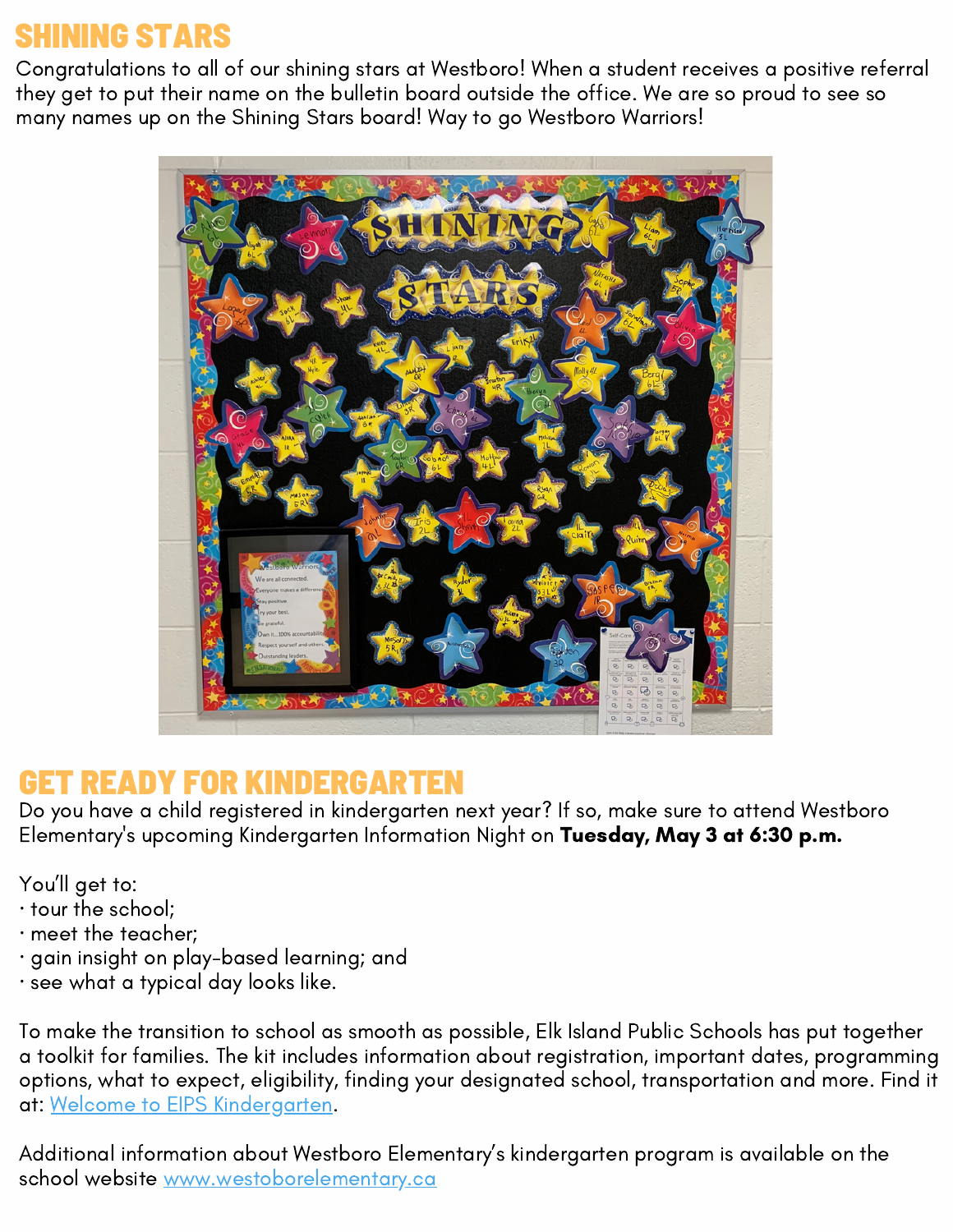#### A BIG THANK YOU TO EIPS VOLUNTEERS

National Volunteer Week takes place April 24-30. On behalf of the Board of Trustees at Elk Island Public Schools (EIPS), I want to extend a heartfelt thank you to all EIPS volunteers and school families for your support over the last 24 months. Collectively, we've had to react, shift and adapt throughout the various COVID-19 waves and changing public-health restrictions. Despite that, EIPS volunteers showed tremendous flexibility, commitment and creativity to ensure schools continue providing exceptional education and opportunities for all students.

So, thank you for your time, efforts and support. It's inspiring and making a difference in the lives of students. I encourage everyone to join in this year's National Volunteer Week by celebrating the hundreds of volunteers within EIPS and reflecting on the role of volunteers in our future.

Trina Boymook Chair, EIPS Board of Trustees

#### JUNIOR HIGH INFORMATION NIGHTS

Each junior high in the Division hosts an information night in the spring. These events are an opportunity for you to take a tour of your new school, meet the teachers, get a sneak peek at the classrooms and learn about the upcoming curriculum at your child's junior high school. All Junior High [Information](https://www.eips.ca/registration/junior-high) Nights are now posted on the Division website.

#### NA COUNTY CHILD AND YOUTH COALITTION: APRIL NEWSLETTER

The April 2022 [Strathcona](https://app.robly.com/archive?id=ccbe20dfb641519648a04070178eb1c4&v=true) County Child and Youth Coalition newsletter is now available.

# APRIL 2022 CAREGIVER SERIES

Alberta Health [Services,](https://www.facebook.com/albertahealthservices) in collaboration with the Mental Health [Foundation,](https://www.facebook.com/mentalhealthfoundation/) offers FREE online programming for parents and caregivers of children and youth.

Caregiver Education Sessions: 90-minute online sessions intended to provide parents, caregivers, teachers and community members with introductory information regarding mental health challenges that can affect children and youth.

Lunch & Learn Webinars: 60-minute sessions intended to provide parents, caregivers and community members with information regarding mental health challenges that can affect children and youth. When topics are presented as a series, participants can attend one or all sessions.

Drop-in Series: 90-minute, interactive workshops for parents and caregivers looking to strengthen their foundational parenting skills, address parenting challenges and support their child's social and emotional development.

Learn more: [www.eips.ca/download/385650](https://drive.google.com/file/d/1m-xQqSVn1C7Vq_BOcEAXsXgBjtyPoH_G/view)